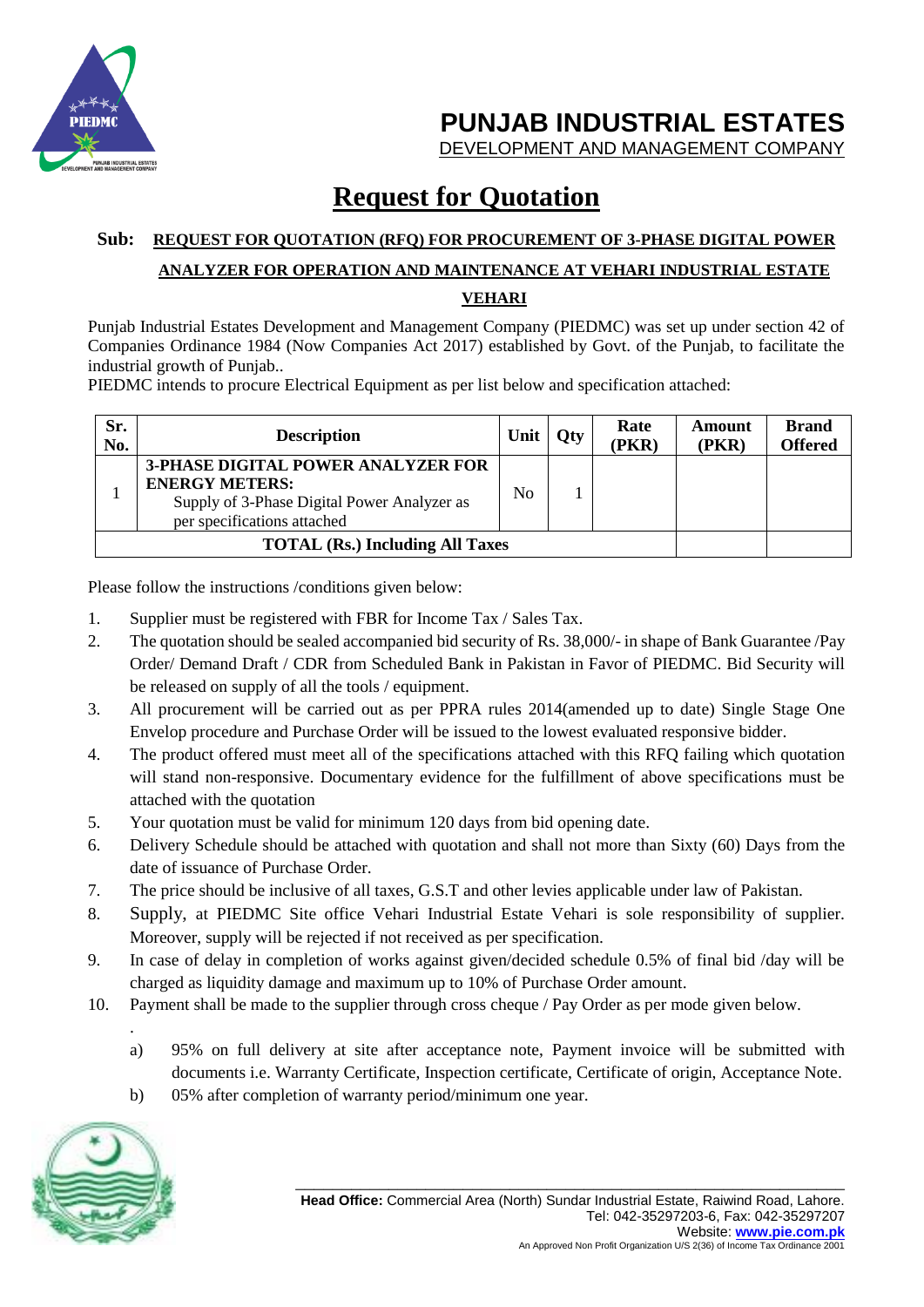

# **PUNJAB INDUSTRIAL ESTATES**

DEVELOPMENT AND MANAGEMENT COMPANY

11. Sealed quotations must be received on or before **29th April, 2022**, by **1100 hours** and will be opened on same day at **1130 Hrs.** publically at PIEDMC Head Office Sunder Industrial Estate, Sundar-Rai-wind Road Lahore. Final Evaluated Lowest Responsive Bidder will be announced after the detail evaluation.

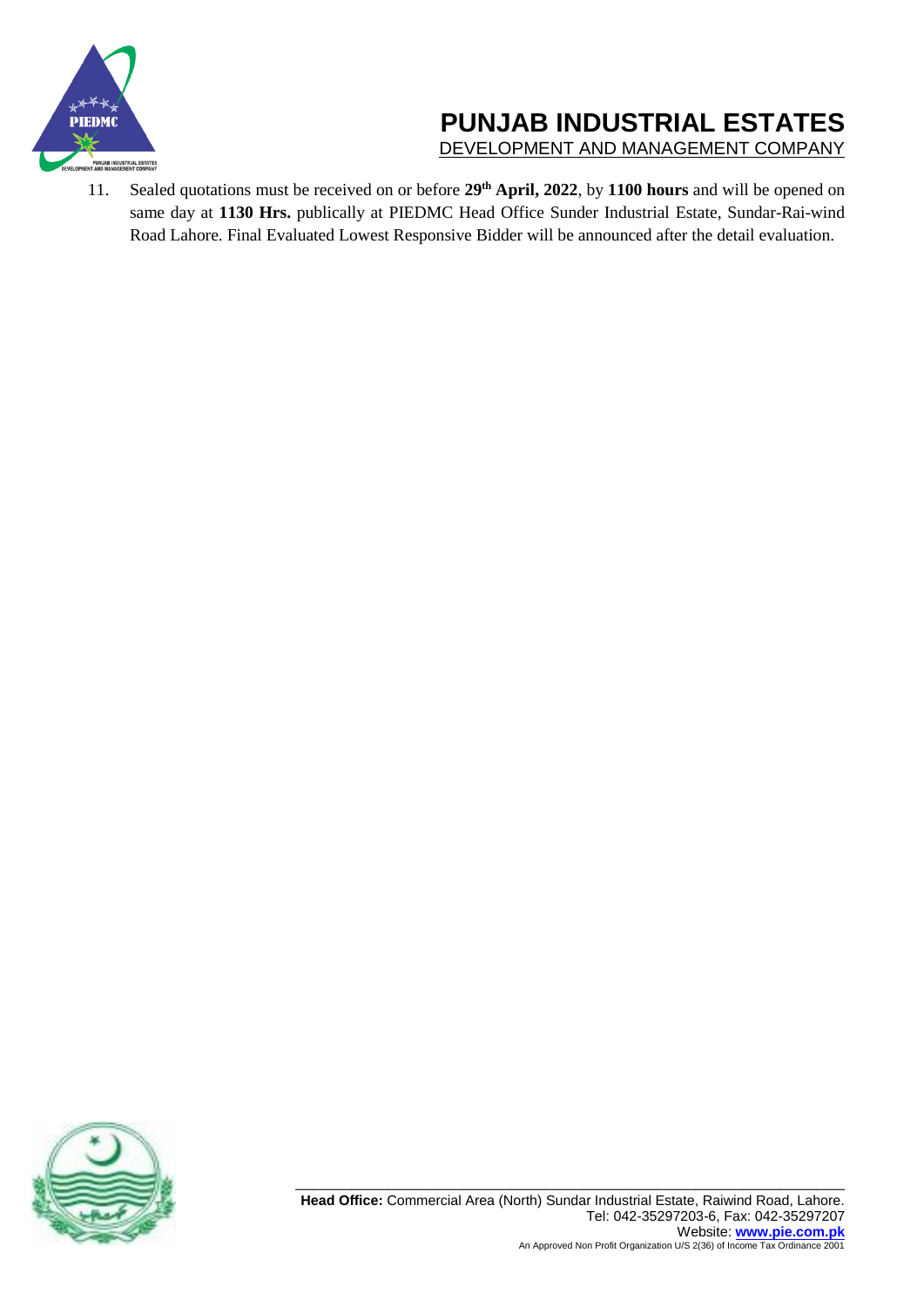

## **PUNJAB INDUSTRIAL ESTATES**

DEVELOPMENT AND MANAGEMENT COMPANY

### **SPECIFICATIONS**

#### PROCUREMENT OF 3-PHASE DIGITAL POWER ANALYZER FOR ENERGY METER TESTING ACCURACY CLASS 0.05 AT VEHARI INDUSTRIAL ESTATE

| <b>Technical Specifications</b> |                                                |                                                                                                                                                     |  |  |
|---------------------------------|------------------------------------------------|-----------------------------------------------------------------------------------------------------------------------------------------------------|--|--|
| Sr.<br>No.                      | <b>Description</b>                             | <b>Required</b>                                                                                                                                     |  |  |
| a                               | Make                                           | EU/UK/USA                                                                                                                                           |  |  |
| $\mathbf b$                     | <b>Accuracy Class</b>                          | 0.05                                                                                                                                                |  |  |
|                                 | <b>Active Power</b>                            | 0.05                                                                                                                                                |  |  |
|                                 | <b>Reactive Power</b>                          | 0.05                                                                                                                                                |  |  |
| $\mathbf{C}$                    | <b>Voltage Range</b>                           | 0-500/600V                                                                                                                                          |  |  |
| d                               | <b>Current Sensor</b><br>(Accuracy Class 0.05) | 20A(Accuracy 0.05), 120A(Accuracy 0.1) Current Clamp and<br>6000A (Accuracy 0.5 Flexible Current Sensor)                                            |  |  |
| e                               | <b>Power Factor</b>                            | $-1 < 0 < 1$                                                                                                                                        |  |  |
| $\rm f$                         | <b>Power Source</b>                            | Internal Battery (Rechargeable)                                                                                                                     |  |  |
|                                 |                                                | Power Adaptor 240Vac and 12Vdc                                                                                                                      |  |  |
| g                               | <b>Applicable Standards</b>                    | IEC 60736                                                                                                                                           |  |  |
|                                 |                                                | IEC 62056-21                                                                                                                                        |  |  |
|                                 |                                                | IEC 61010-2-032                                                                                                                                     |  |  |
| h                               | <b>Input Circuits</b>                          | 3-phase 4-wire                                                                                                                                      |  |  |
| $\mathbf{i}$                    | Display                                        | Color Graphic Display                                                                                                                               |  |  |
| $\mathbf{j}$                    | Interface                                      | <b>USB Cable</b>                                                                                                                                    |  |  |
|                                 |                                                | <b>Optical Sensor</b>                                                                                                                               |  |  |
|                                 |                                                | <b>Portable Printer</b>                                                                                                                             |  |  |
| $\mathbf k$                     | <b>Measured Quantities</b>                     | Voltage, Current;                                                                                                                                   |  |  |
|                                 |                                                | Active, Reactive and Apparent Power;                                                                                                                |  |  |
|                                 |                                                | Active, Reactive and Apparent Energy, Power Factor, Phase<br>Angle, Frequency, Distortion;                                                          |  |  |
|                                 |                                                | Active Power of Harmonics; Burden, phase and transformation<br>ratio of current and voltage transformers                                            |  |  |
| 1                               | Degree of Protection                           | IP 67 (Transport Case)                                                                                                                              |  |  |
| m                               | Accessories                                    | All Standard Accessories, 20Amp and 120Amp Current Sensor<br>and 6000A Flexible Current Probe, USB Cable, Software for PC<br>(Installation USB key) |  |  |